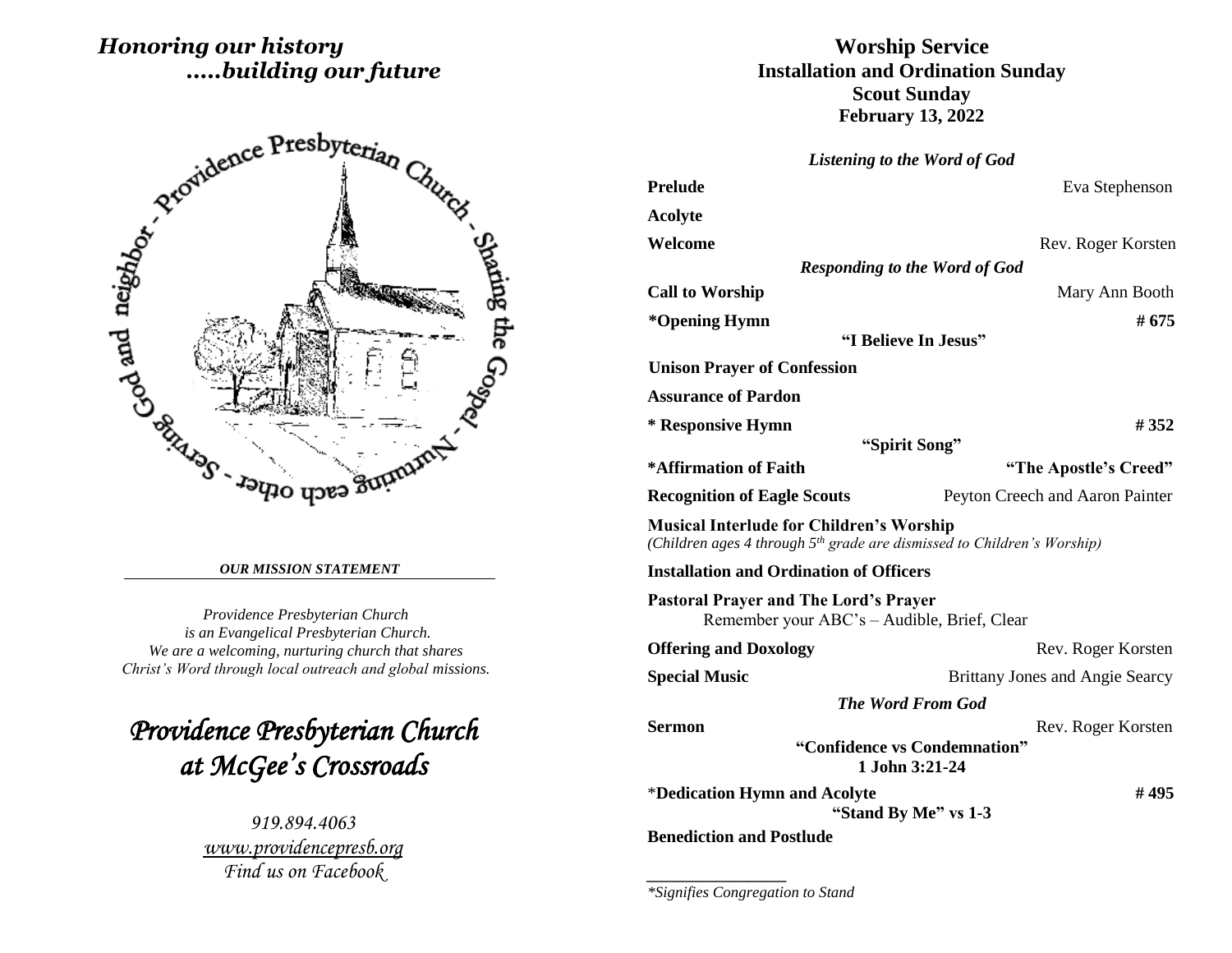#### *For safety/security, no exterior doors will be propped open during service and all doors will be locked during the 11:00 am service.*

*The Sanctuary is available on Sunday mornings for you to come and enjoy a live broadcast.*

**The Congregational Care Committee supplies Prayer Shawls** for anyone who may be in need of physical warmth during the Worship Service. Shawls are located in the entrance. *Please leave the used shawl in your chair and they will be cleaned.*



*A Nursery is offered during Worship Services for infants – 3 year olds. Children ages 4 - 5 th grade are invited to attend Children's Worship after the Affirmation of Faith.*

*Thank you for placing any discarded bulletins in the blue recycle bin.*

#### **SERVICE SCHEDULE**

#### **Assisting in Worship This Sunday:**

**Acolyte:** Nadia DeJesus **Children's Worship:** Eva Stephenson **Elder of the Month:** John Mott **Greeters:** Session **Lay Leader:** Mary Ann Booth **Nursery:** Beth Pickens and Phoebe Creech **Prayer Team:** Vickie Faircloth **Security:** Bill Jackson **Ushers:** John Kopanski, Donna Stolle, and John Pickens

#### **Assisting in Worship Next Sunday, February 20:**

**Acolyte:** William Stephenson **Children's Worship:** Barri Martin **Elder of the Month:** John Mott **Greeters:** Session **Lay Leader:** Kevin Creech **Nursery:** Monica Jackson and Eva Stephenson **Prayer Team:** Barri Martin **Security:** Bill Jackson **Ushers:** Pete Booth, Vickie Faircloth, and Kristy Stephenson

#### *Weekly Statistics*

| 2021 General fund Receipts through December \$344,405.67 |  |
|----------------------------------------------------------|--|
| 2021 General Fund Expenses through December \$293,620.64 |  |
|                                                          |  |
|                                                          |  |
|                                                          |  |
| General Fund Receipts so far for February \$7,922.85     |  |
|                                                          |  |
|                                                          |  |
|                                                          |  |
|                                                          |  |

#### **Ministries of Providence Presbyterian Church**

The People of Providence Presbyterian Church

|                                                   |            |                                                                                                                                                 | Reverend<br>Roger Korsten                                                    |                                  |  |  |
|---------------------------------------------------|------------|-------------------------------------------------------------------------------------------------------------------------------------------------|------------------------------------------------------------------------------|----------------------------------|--|--|
|                                                   |            |                                                                                                                                                 | <b>Session</b>                                                               |                                  |  |  |
|                                                   |            |                                                                                                                                                 | Class of 2022                                                                |                                  |  |  |
|                                                   | Fellowship | Donna Stolle                                                                                                                                    | Mission & Outreach<br>John Kopanski                                          | Worship<br>Vickie Faircloth      |  |  |
|                                                   |            |                                                                                                                                                 | <b>Class of 2023</b>                                                         |                                  |  |  |
| <b>Christian Education</b><br>Kristy Stephenson   |            |                                                                                                                                                 | Personnel<br>John Pickens                                                    | Property<br>John Mott            |  |  |
|                                                   |            |                                                                                                                                                 | Class of 2024                                                                |                                  |  |  |
| Congregational Care<br>Kent Walton                |            |                                                                                                                                                 |                                                                              | Long Range Planning<br>Jeff Wood |  |  |
| <b>Accounting Treasurer</b><br><b>Bob Stolle</b>  |            |                                                                                                                                                 | Administrative Assistant<br>Cindy Lynch                                      | Clerk<br><b>Rich Lambert</b>     |  |  |
| <b>Collections Treasurer</b><br>Ann Benson        |            |                                                                                                                                                 | Music Director/Organist/Pianist<br><b>Brittany Jones</b>                     | Pianist<br>Angie Searcy          |  |  |
| Sunday School Superintendent<br>Kristy Stephenson |            |                                                                                                                                                 | A V Team<br>Sam Stephenson                                                   | Website<br>David Nelms           |  |  |
|                                                   |            |                                                                                                                                                 | <b>CHURCH CALENDAR</b>                                                       |                                  |  |  |
|                                                   |            | <b>Today at Providence:</b><br>Youth Meet 6:00 pm                                                                                               | Souper Bowl Of Caring Carryout Fund Raiser Lunch                             |                                  |  |  |
| Feb. 14.                                          |            | <b>Weekly Events:</b>                                                                                                                           | Fellowship & Fitness Walking Group 11:00 am                                  |                                  |  |  |
| Feb.                                              | 16.        | Rev. Roger will be out of the office through the week<br>Fellowship & Fitness Walking Group 11:00 am<br>Adult Choir Practice 7:30 pm Choir Room |                                                                              |                                  |  |  |
| Feb.<br>Feb.                                      | 17.<br>18. | Fellowship Comm. Mtg. 11:00 am Choir Room<br>Fellowship & Fitness Walking Group 11:00 am                                                        |                                                                              |                                  |  |  |
|                                                   |            | <b>Upcoming Events:</b>                                                                                                                         |                                                                              |                                  |  |  |
| Feb.                                              | 20.        | Sunday School 9:45 am                                                                                                                           | Sunday Worship Service 11:00 am                                              |                                  |  |  |
|                                                   |            |                                                                                                                                                 | New Members Class Meets After Worship Service<br>PPC Kidz Meet - Movie Night |                                  |  |  |
| Feb. 21.                                          |            | Youth Meet 6:00 pm<br>PPC Office Closed for President's Day<br>Fellowship & Fitness Walking Group 11:00 am                                      |                                                                              |                                  |  |  |
| Feb.                                              | 23.        | Fellowship & Fitness Walking Group 11:00 am<br>Adult Choir Practice 7:30 pm Choir Room                                                          |                                                                              |                                  |  |  |
| Feb.                                              | 25.        | Fellowship & Fitness Walking Group 11:00 am                                                                                                     |                                                                              |                                  |  |  |
|                                                   |            |                                                                                                                                                 |                                                                              |                                  |  |  |